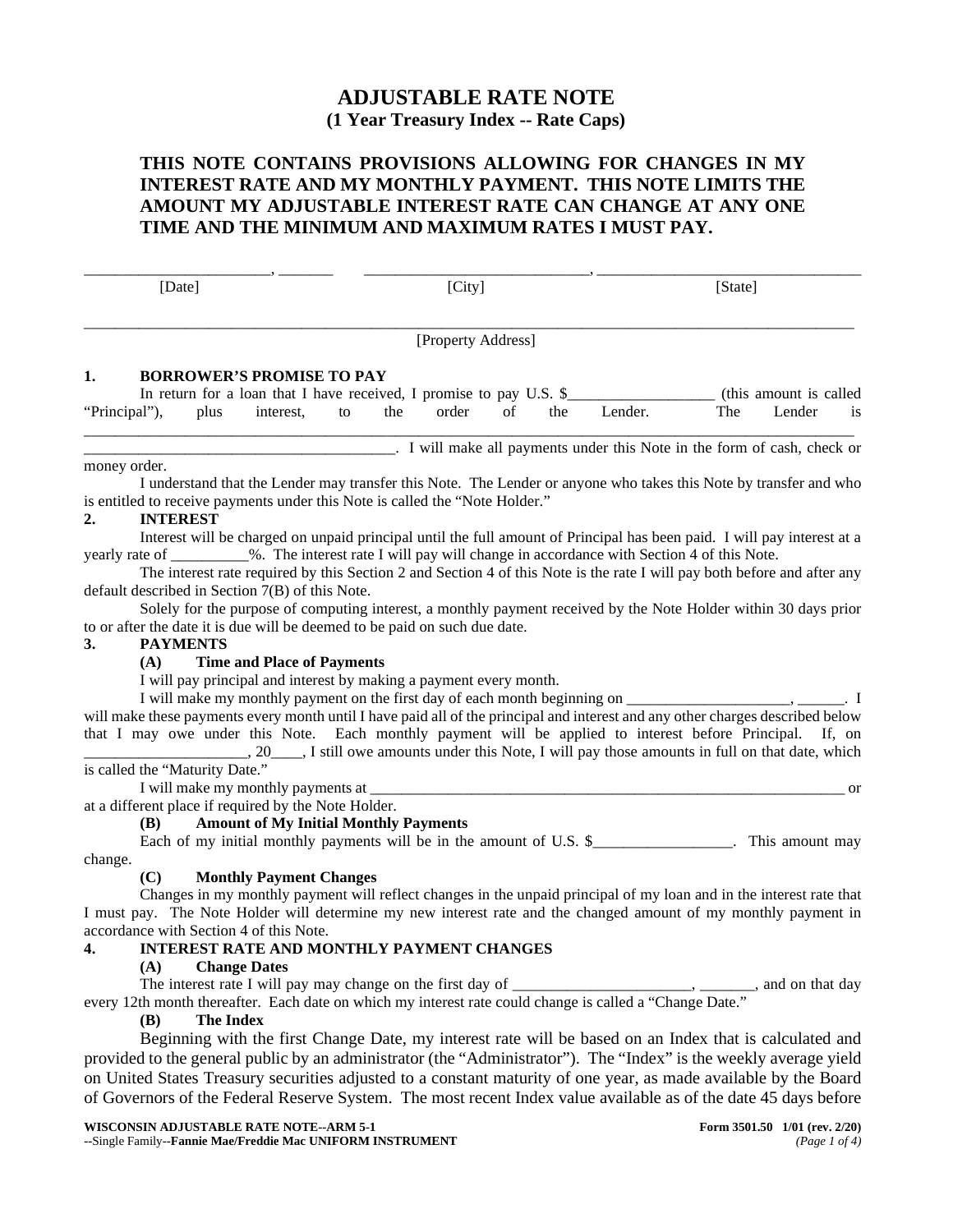each Change Date is called the "Current Index," provided that if the Current Index is less than zero, then the Current Index will be deemed to be zero for purposes of calculating my interest rate.

If the Index is no longer available, it will be replaced in accordance with Section 4(G) below.

### **(C) Calculation of Changes**

Before each Change Date, the Note Holder will calculate my new interest rate by adding \_\_\_

\_\_\_\_\_\_\_\_\_\_\_\_\_\_\_\_\_\_\_\_ percentage points (\_\_\_\_\_\_\_\_\_\_\_%) (the "Margin") to the Current Index. The Margin may change if the Index is replaced by the Note Holder in accordance with Section 4(G)(2) below. The Note Holder will then round the result of the Margin plus the Current Index to the nearest one-eighth of one percentage point (0.125%). Subject to the limits stated in Section 4(D) below, this rounded amount will be my new interest rate until the next Change Date.

The Note Holder will then determine the amount of the monthly payment that would be sufficient to repay the unpaid principal that I am expected to owe at the Change Date in full on the Maturity Date at my new interest rate in substantially equal payments. The result of this calculation will be the new amount of my monthly payment.

#### **(D) Limits on Interest Rate Changes**

The interest rate I am required to pay at the first Change Date will not be greater than  $\%$ or less than \_\_\_\_\_\_\_\_\_\_\_\_\_\_%. Thereafter, my interest rate will never be increased or decreased on any single Change Date by more than one percentage point (1.0%) from the rate of interest I have been paying for the preceding 12 months. My interest rate will never be greater than 1998 we less than 2008.

#### **(E) Effective Date of Changes**

My new interest rate will become effective on each Change Date. I will pay the amount of my new monthly payment beginning on the first monthly payment date after the Change Date until the amount of my monthly payment changes again.

#### **(F) Notice of Changes**

The Note Holder will deliver or mail to me a notice of any changes in my interest rate and the amount of my monthly payment before the effective date of any change. The notice will include information required by law to be given to me and also the title and telephone number of a person who will answer any question I may have regarding the notice.

#### **(G) Replacement Index and Replacement Margin**

The Index is deemed to be no longer available and will be replaced if any of the following events (each, a "Replacement Event") occur: (i) the Administrator has permanently or indefinitely stopped providing the Index to the general public; or (ii) the Administrator or its regulator issues an official public statement that the Index is no longer reliable or representative.

If a Replacement Event occurs, the Note Holder will select a new index (the "Replacement Index") and may also select a new margin (the "Replacement Margin"), as follows:

(1) If a replacement index has been selected or recommended for use in consumer products, including residential adjustable-rate mortgages, by the Board of Governors of the Federal Reserve System, the Federal Reserve Bank of New York, or a committee endorsed or convened by the Board of Governors of the Federal Reserve System or the Federal Reserve Bank of New York at the time of a Replacement Event, the Note Holder will select that index as the Replacement Index.

(2) If a replacement index has not been selected or recommended for use in consumer products under Section (G)(1) at the time of a Replacement Event, the Note Holder will make a reasonable, good faith effort to select a Replacement Index and a Replacement Margin that, when added together, the Note Holder reasonably expects will minimize any change in the cost of the loan, taking into account the historical performance of the Index and the Replacement Index.

The Replacement Index and Replacement Margin, if any, will be operative immediately upon a Replacement Event and will be used to determine my interest rate and monthly payments on Change Dates that are more than 45 days after a Replacement Event. The Index and Margin could be replaced more than once during the term of my Note, but only if another Replacement Event occurs. After a Replacement Event, all references to the "Index" and "Margin" will be deemed to be references to the "Replacement Index" and "Replacement Margin."

The Note Holder will also give me notice of my Replacement Index and Replacement Margin, if any, and such other information required by applicable law and regulation.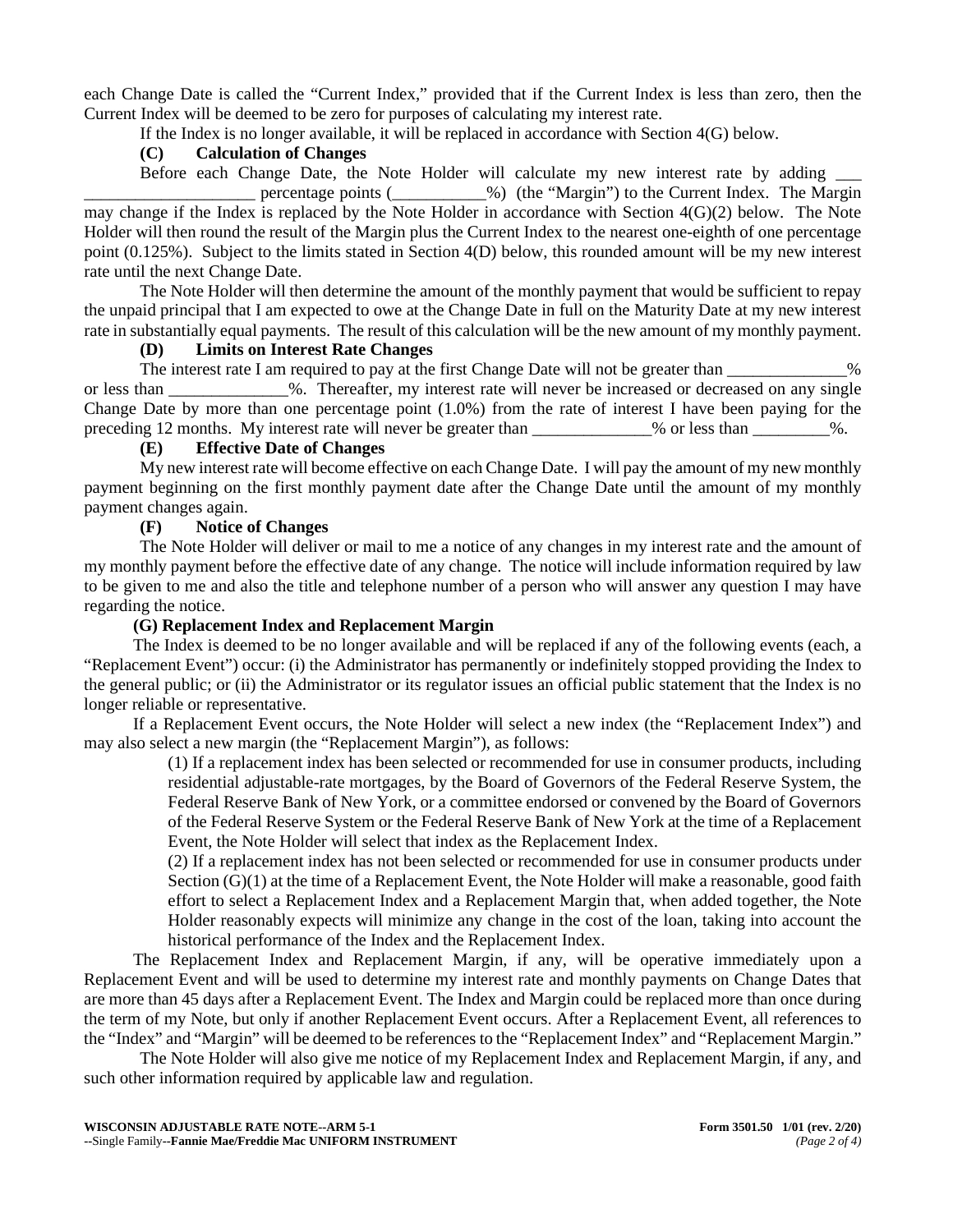### **5. BORROWER'S RIGHT TO PREPAY**

I have the right to make payments of Principal at any time before they are due. A payment of Principal only is known as a "Prepayment." When I make a Prepayment, I will tell the Note Holder in writing that I am doing so. I may not designate a payment as a Prepayment if I have not made all the monthly payments due under the Note.

I may make a full Prepayment or partial Prepayments without paying a Prepayment charge. The Note Holder will use my Prepayments to reduce the amount of Principal that I owe under this Note. However, the Note Holder may apply my Prepayment to the accrued and unpaid interest on the Prepayment amount, before applying my Prepayment to reduce the Principal amount of the Note. If I make a partial Prepayment, there will be no changes in the due dates of my monthly payment unless the Note Holder agrees in writing to those changes. My partial Prepayment may reduce the amount of my monthly payments after the first Change Date following my partial Prepayment. However, any reduction due to my partial Prepayment may be offset by an interest rate increase.

### **6. LOAN CHARGES**

If a law, which applies to this loan and which sets maximum loan charges, is finally interpreted so that the interest or other loan charges collected or to be collected in connection with this loan exceed the permitted limits, then: (a) any such loan charge shall be reduced by the amount necessary to reduce the charge to the permitted limit; and (b) any sums already collected from me which exceeded permitted limits will be refunded to me. The Note Holder may choose to make this refund by reducing the Principal I owe under this Note or by making a direct payment to me. If a refund reduces Principal, the reduction will be treated as a partial Prepayment.

### **7. BORROWER'S FAILURE TO PAY AS REQUIRED**

### **(A) Late Charges for Overdue Payments**

If the Note Holder has not received the full amount of any monthly payment by the end of \_\_\_\_\_\_\_\_\_\_\_\_\_\_ calendar days after the date it is due, I will pay a late charge to the Note Holder. The amount of the charge will be  $\%$  of my overdue payment of principal and interest. I will pay this late charge promptly but only once on each late payment.

## **(B) Default**

If I do not pay the full amount of each monthly payment on the date it is due, I will be in default.

#### **(C) Notice of Default**

If I am in default, the Note Holder may send me a written notice telling me that if I do not pay the overdue amount by a certain date, the Note Holder may require me to pay immediately the full amount of Principal which has not been paid and all the interest that I owe on that amount. That date must be at least 30 days after the date on which the notice is mailed to me or delivered by other means.

### **(D) No Waiver By Note Holder**

Even if, at a time when I am in default, the Note Holder does not require me to pay immediately in full as described above, the Note Holder will still have the right to do so if I am in default at a later time.

### **(E) Payment of Note Holder's Costs and Expenses**

If the Note Holder has required me to pay immediately in full as described above, the Note Holder will have the right

to be paid back by me for all of its costs and expenses in enforcing this Note to the extent not prohibited by applicable law. Those expenses include, for example, reasonable attorneys' fees.

#### **8. GIVING OF NOTICES**

Unless applicable law requires a different method, any notice that must be given to me under this Note will be given by delivering it or by mailing it by first class mail to me at the Property Address above or at a different address if I give the Note Holder a notice of my different address.

Any notice that must be given to the Note Holder under this Note will be given by delivering it or by mailing it by first class mail to the Note Holder at the address stated in Section 3(A) above or at a different address if I am given a notice of that different address.

#### **9. OBLIGATIONS OF PERSONS UNDER THIS NOTE**

If more than one person signs this Note, each person is fully and personally obligated to keep all of the promises made in this Note, including the promise to pay the full amount owed. Any person who is a guarantor, surety or endorser of this Note is also obligated to do these things. Any person who takes over these obligations,